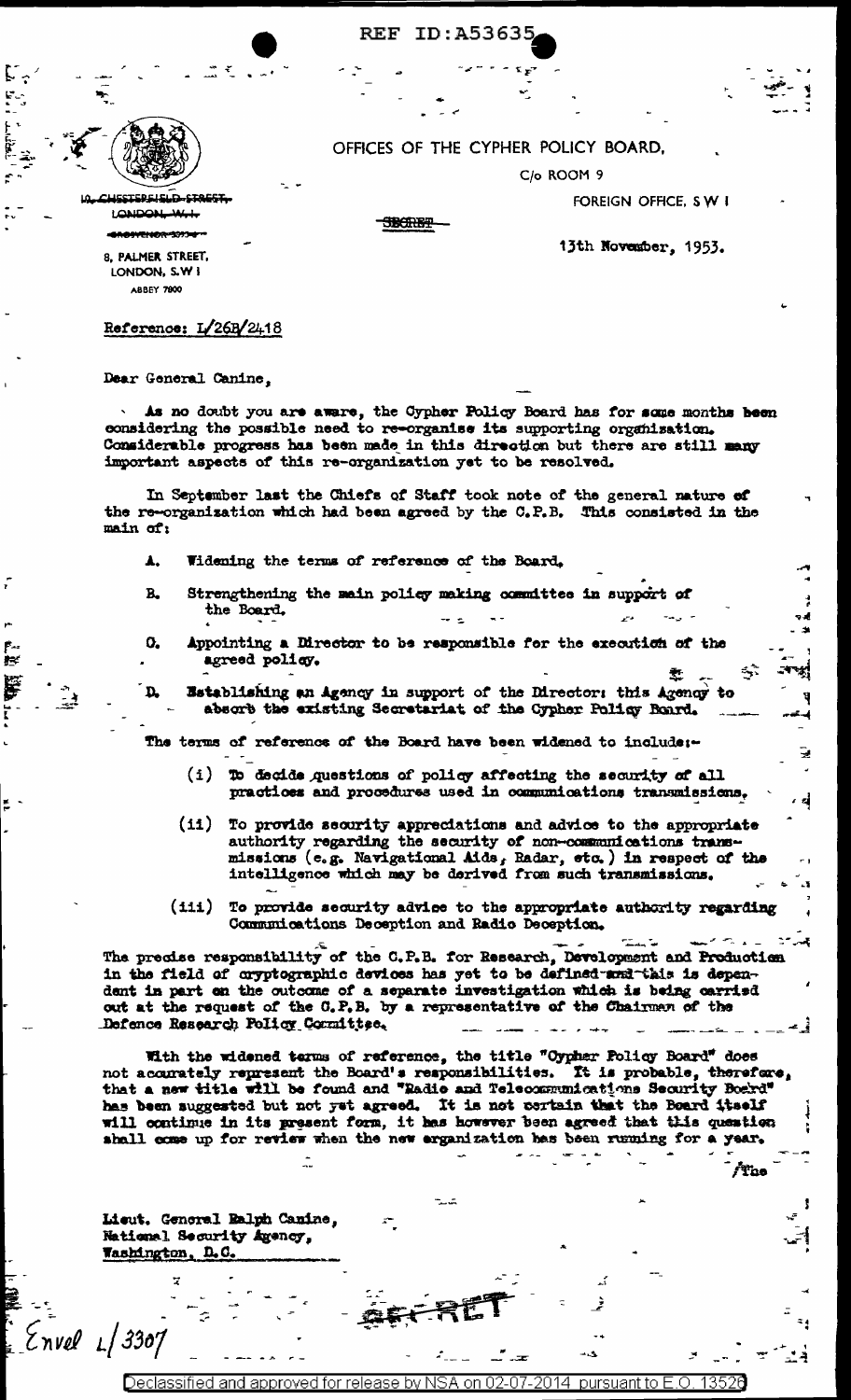

E.

 $\ddot{H}$  $\mathbf{k}$  .

÷2°

 $K_{\rm{eff}}=4.5$ 

rin <del>ist</del>el

 $EO 3.3(h)(2)$ PL 86-36/50 USC 3605

"大学"

Ŷ. ج:

The new terms of reference at  $(i)$  and  $(ii)$  above introduce further points to be resolved. There exist at present our British Joint Communations-Electronics Board which has some responsibility for transmission security and also our Control of Radie Transmissions and Brosdensting Sub-Committee which is responsible for the policy affecting the denial of the use by an energ of Communications and Non-Communications Transmissions emanating from the U.E. as navigational aids. We have yet to datine precisely where responsibility lies as between our fixers and these two organizations.

The many operational and administrative argonis affecting the new Agency both desestically and se far as its relationship with other Departments and overseas authorities are comearned, have get to be worked out and this task was left until the Director of the new Agency had been appointed.

The main policy maning consitties in suggers of ant Board ses from strengthened by bating a parmament Chatmen, by including the three farester. Bepartments, one of them will be a communication the Director 2.6.6.9, and the structure and the any representation.

<u>untarion dan otas tex arma exdensive ta ha rotalingan "parational"</u> Production and Supply fields. Be test up afflice on 26th Cotober told we in fact the day of the opening Flexary Session of the UK/US Geven which Federity flonterence and in view of his way recent system it was agreed that Fishurld be responsible for conducting the Conference. I have been asked welcomed the. Deputy Director of the new Agency and have agreed to do ac tul suggested that the new arrangement should be subject, to review after six months. There will of necessity be a period during which will wish as to estima to be responsible for the Skrestion of the nusiness of the Cyphon Point Poerd and I am continuing at least for the time hednq to be Secretary of the Branch. Morever, in the near future will assess full responsibility and I shell then sunction as his doping.

Mitherto I have been the mein U.E. contact with you ame mit.i. (a) WEED antters and before i anve into the position of Rusber Two in the new Agency 1 sheeld like to thank you and all at M.S.A. for your nost valuable and much enjoyed computation faring my texa of office.

.<br>Przypis

Tage waxay